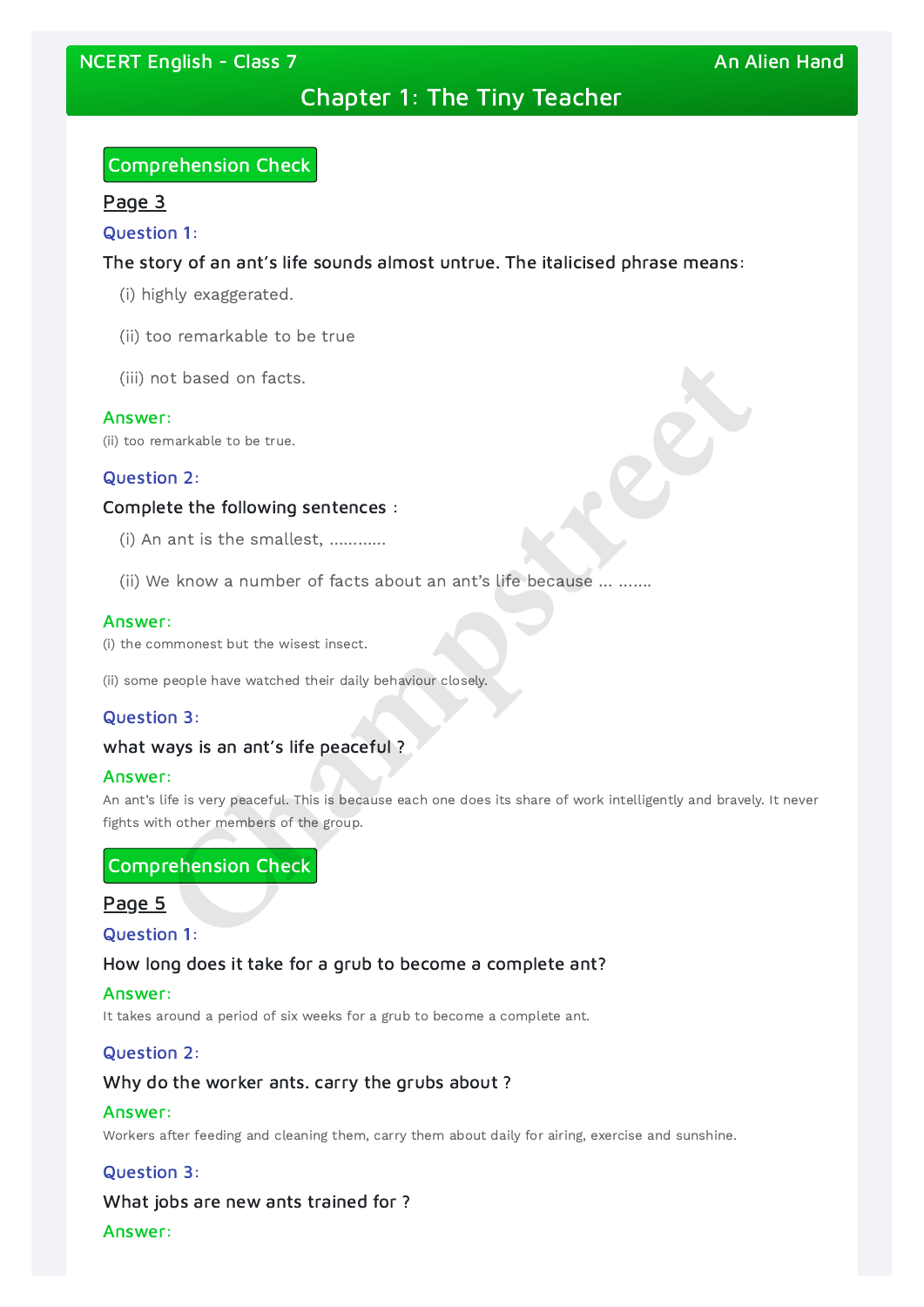The new ants are taught and trained properly. Ants learn their duties from old ants as workers, soldiers, builders, cleaners, etc.

## Question 4:

## Name some other creatures that live in anthills.

### Answer:

Other creatures that live in anthills are beetles, lesser breeds of ants and the greenfly.

## Question 5:

(ii) When a group of bees finds nectar, it informs other bees of its location, quantity, etc. through dancing. Can you guess what ants communicate to their fellow ants by touching one another's feelers ? **Champs and Solution**<br> **Champs are solutions** are you likely to face if you keep ants as pets?<br>
Then a group of bees finds nectar, it informs other bees of its location, que<br>
through dancing. Can you guess what ants commun

## Mention three things we can learn from the "tiny teacher". Give reasons for choosing these items.

### Answer:

An ant, the tiny teacher can teach us hardwork, discipline and loyalty. I think we neglect these things in our lives. That is why I have chosen these.

## **Exercises**

## Question 1:

## Discuss the following topics in groups :

(i) What problems are you likely to face if you keep ants as pets?

## Answer:

(i) If we keep ants as pets then we can face such problems as ants can spread everywhere in the house. Thus they can not only bite but can spoil the food also.

(ii) By touching one another's feelers, the ants 'talk'to each other by passing messages through them (the feelers). They might communicate about their mother queen and young ones. It is also their way of greeting each other.

## Question 2:

## Complete the following poem with words from the box below. Then recite the poem.

Soldiers live in barracks

And birds in ……………..

Much like a snake that rests

In a ………………. No horse is able

To sleep except in a …….

And a dog lives well,

Mind you, only in a ……………..

To say 'hi' to an ant, if you will,

You may have to climb an .

hole, kennel, nests, anthill, stable

#### Answer:

Soldiers live in barracks